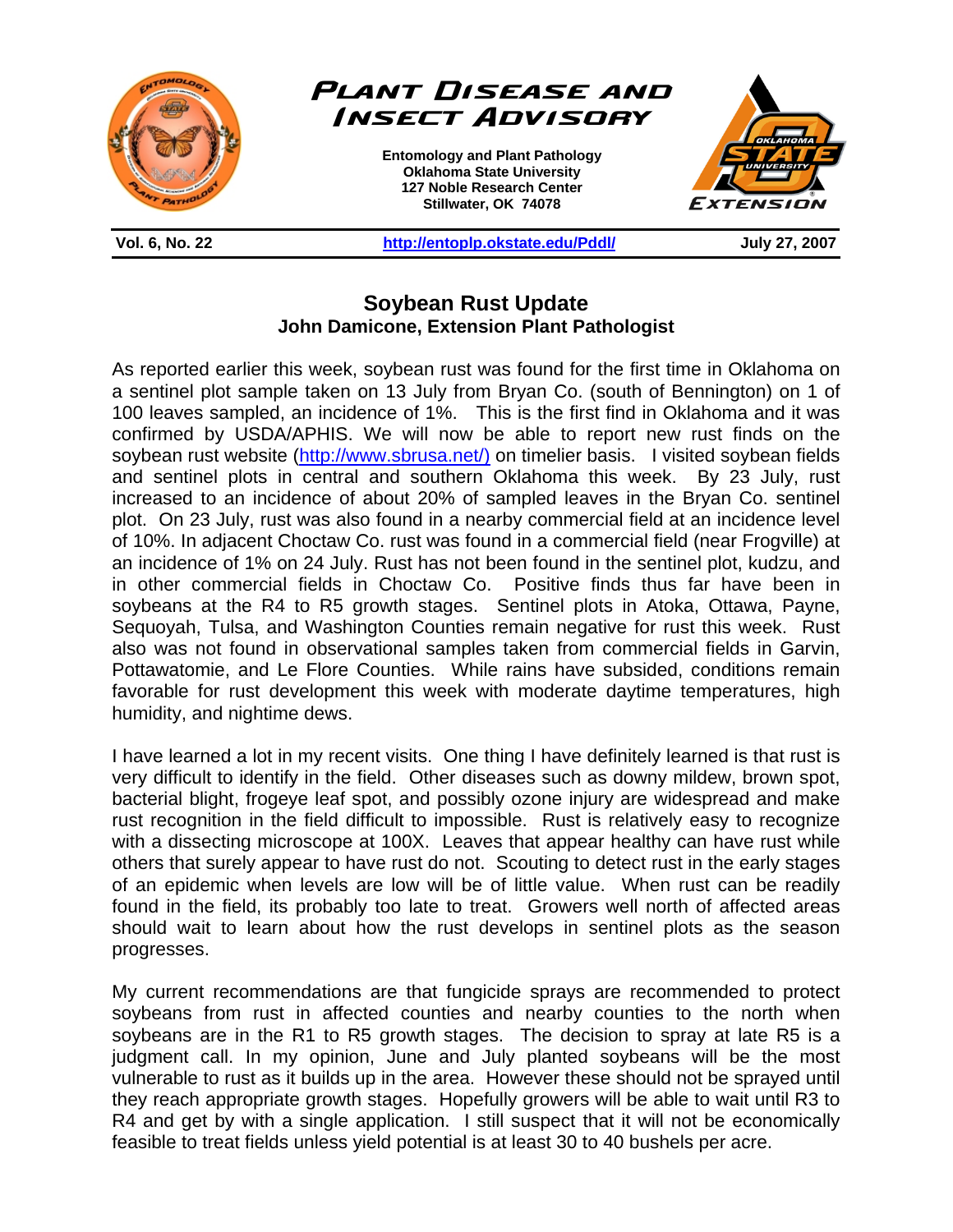There are numerous fungicides registered in Oklahoma for use on soybeans to control rust either with a full label or through emergency exemption registration (Section 18). The most effective are either strobilurins or triazoles, or combinations of these two fungicide classes. The following is an updated list of suggested fungicides for soybean rust control:

| <b>Chemical names</b>              | <b>Trade names</b>       |
|------------------------------------|--------------------------|
| <b>Strobilurins</b>                |                          |
| pyraclostrobin                     | Headline                 |
| Triazoles*                         |                          |
| cyproconazole                      | Alto                     |
| flusilazole                        | Punch                    |
| flutriafol                         | Topguard                 |
| metconazole                        | Caramba                  |
| myclobutanil                       | Laredo                   |
| propiconazole                      | Tilt, Bumper, PropiMax   |
| tebuconazole                       | Folicur, Orius, Uppercut |
| tetraconazole                      | Domark                   |
| Combinations*                      |                          |
| azoxystrobin +<br>cyproconazole    | <b>Quadris Xtra</b>      |
| azoxystrobin +<br>propiconazole    | Quilt                    |
| trifloxystrobin +<br>propiconazole | Stratego                 |
| pyraclostrobin +<br>propiconazole  | <b>Headline SBR</b>      |

\* A surfactant, spreader/sticker, or other adjuvant is not recommended because excessive leaf injury may result.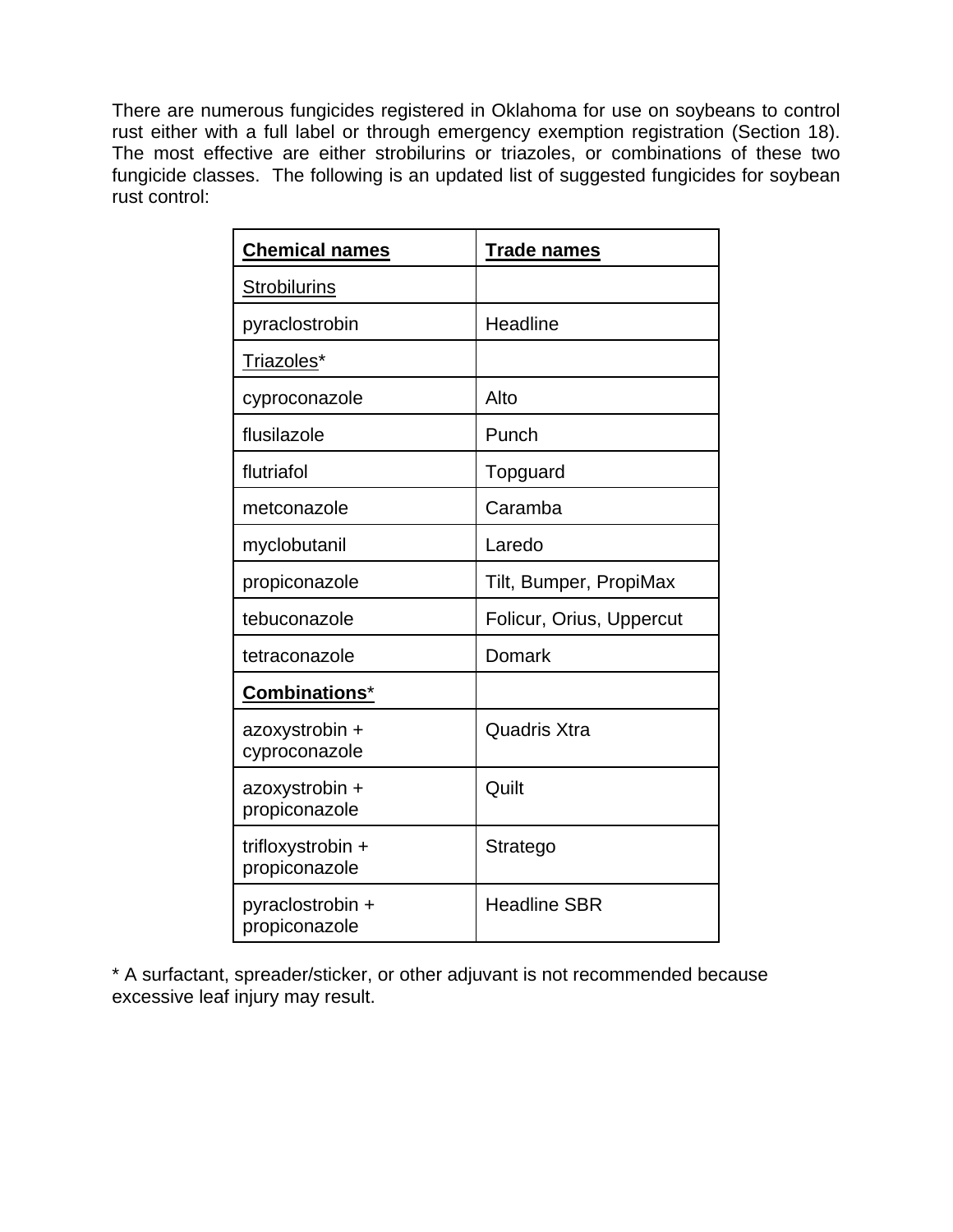